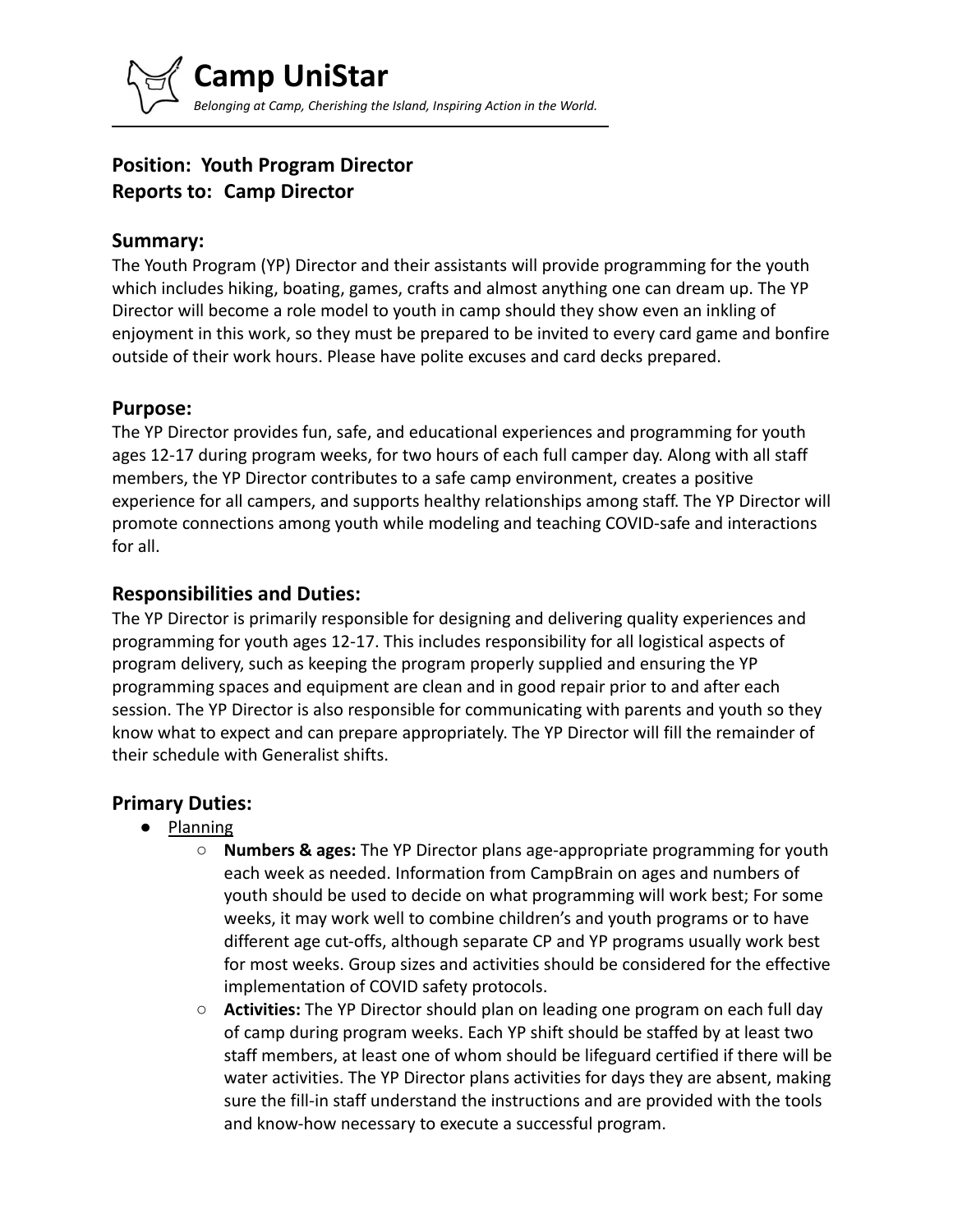- Aside from taking care of many of the logistical components of the YP program, the YP Director is charged with facilitating an enjoyable experience for youth. The YP Director should plan to engage in activities alongside participants while also maintaining authority and providing a safe space.
- Communicating and connecting with families
	- **Lead Parent Meeting**: The YP Director hosts an introductory meeting with interested parents/guardians on Sunday each week. General plans for the week and YP COVID precautions will be shared and explained at this meeting. This is also a good opportunity to hear from parents about any key information regarding their youth that would be important for a YP Director to know.
	- **Be aware of medical needs:** The YP Director should make a careful effort to gather from parents any medical information that might affect their youth, including allergies they may have.
	- **Get to know families:** The YP Director is responsible for learning the names and personalities of all youth in their program, as well as getting to know the adult caregivers well enough to establish professional relationships.
	- **Learn about interests:** The YP Director should spend some time early on trying to gauge the interests of the youth to help shape the programming for the week.
	- **Prepare participants:** Each day, the YP Director will post the day's planned activities in a highly visible place along with necessary attire and supplies (e.g. close-toed shoes, water bottle) so that parents and participants may prepare appropriately.
	- **Be engaged:** YP staff are often favorites for many youth. Keeping in the spirit of camp, the YP Director should expect to interact with youth to some degree outside YP hours, although maintaining boundaries is also important.
- Communicating with other Directors
	- **Camp Director:** The YP Directors should work with the Camp Director to determine YP program numbers and ages, and to discuss scheduling considerations and activities as needed. The YP Director should keep the Camp Director informed of any plans that take the youth off camp property.
	- **Waterfront Director:** The YP Directors should work closely with the Waterfront Director to plan for any YP activities that might require the use of camp boats, both motorized and non-motorized. Motorized boat trips should be kept to the minimum to save camp resources.
	- **Food Service Director:** The YP Directors should work with the Food Service Director to plan for any food that may be provided to YP participants.
- Coordinate staff
	- The YP Director is responsible for overseeing the successful incorporation of assigned staff into the YP program by instructing them on their duties and assigning them tasks that will help the program.
- Upkeep programming space(s), equipment, & supplies
	- **Clean**: After each morning's YP activities, the YP Director should spend the time necessary to clean up any spaces in camp that were used by the program.
	- **Maintain first-aid kit**: After every use, the YP Director should replenish the YP first-aid kit.
	- **Inventory and replenish supplies**: The YP Director is responsible for keeping